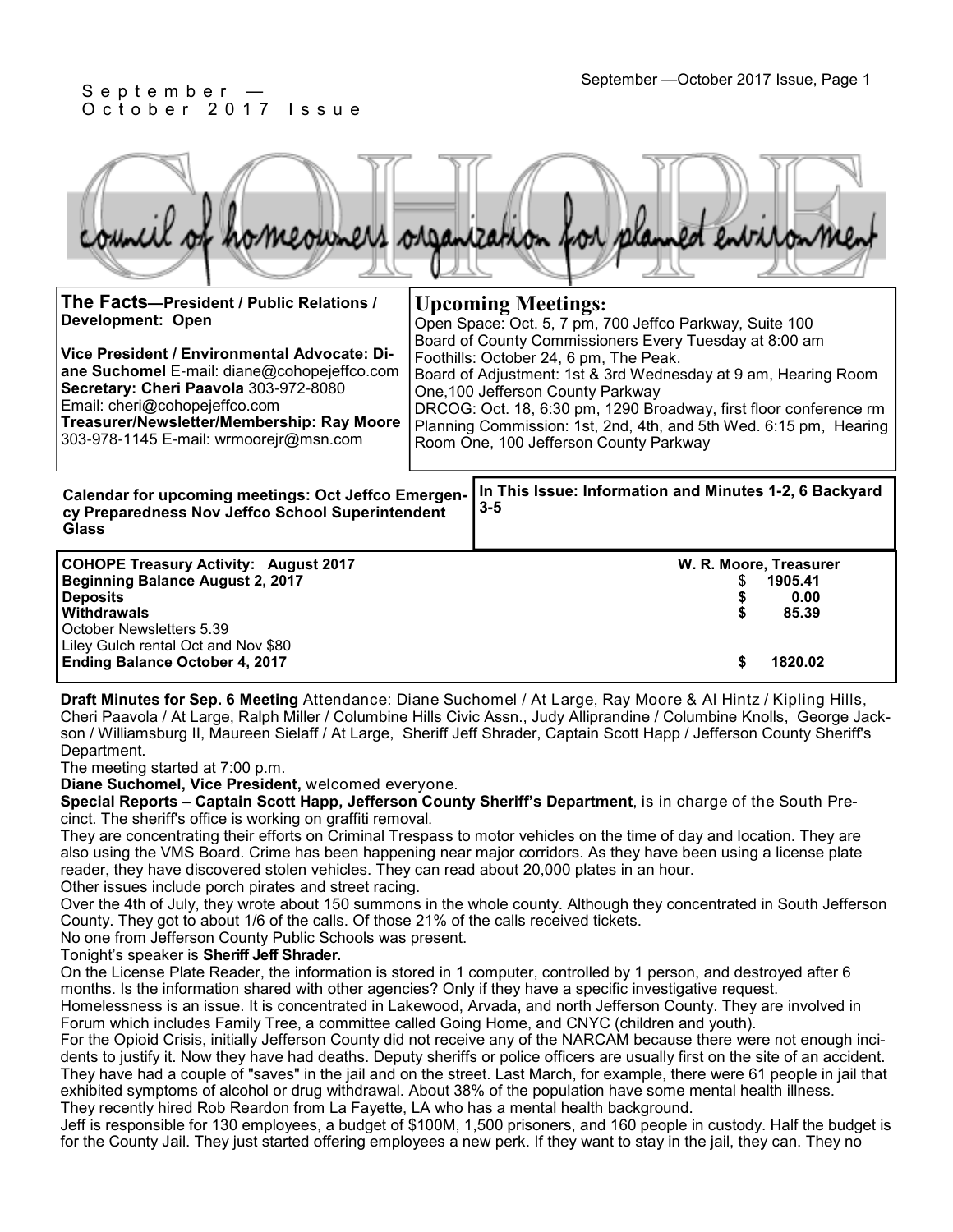longer have to do rotations.

The Family Justice Center with District Attorney Peter Weir are creating a 1 stop location for family type of crimes. They have legal represented by the police, judicial represented by attorneys, and resources including crimes against the elderly, child abuse, domestic violence, and human trafficking. Their goal is to break the cycle where it exists. When spouses have support, they are more likely to participate in prosecution.

Soon they will have a Family Crime Unit in the Sheriff's division with victim's advocates.

The FBI has an operation across the country for human trafficking. It includes juveniles and international persons. Are there many gangs involved in crime? Some, but it is not bad.

What can you tell us about foreclosures and evictions. The Sheriff has no roll in foreclosures. Once they get orders related to foreclosure or disputes between tenant and owners or an order of eviction which is a court order, do they get involved. Foreclosures are down from 5 years ago. Although they have increased recently. It is the sheriff's responsibility to deliver a Notice of foreclosure or Notice of eviction. It usually takes 3 days. Civil Restraining Orders and Evictions can be very emotionally charged.

An Abandoned Property Order is used to get leverage for force owners to do something like mow weeds.

Marijuana Grow Houses are growing concern. There are some in Jefferson County. Although a conviction involves collecting a LOT of evidence. It can take a month to collect enough evidence for probable cause. One method they use is Knock and Talk. On Jan. 1 the number of plants allowed will drop from 99 plants to 12 plants. The problem is more prevalent in southern Colorado. There is more marijuana being grown in Colorado than could be legally consumed. Growing or having marijuana may be legal, but it may be a zoning violation.

Are dispensaries still nt allowed in Jefferson County? There is still a moratorium on sales and testing in unincorporated Jefferson County.

Jeff Shrader will be running for re-election in Nov. 2018. He asks for our vote and support.

**Reports from Officers** Roll Call was taken. We had 8 members present and had a quorum.

We do not have a President.

**Ray Moore, Treasurer,** was present. We have \$1,825.41.

**Cheri Paavola, Secretary,** was present. The Minutes for June were approved.

**Diane Suchomel, Vice President,** was present.

The following are Community meetings.

On 8/16 at south of Bowles and east of Pierce, they want to rezone from A1 to PD. They want to put in a Veterinary and a furniture restoration store. There is a lot of neighborhood opposition concerning it not being in the character of the neighborhood and road access.

On 9/14 at 8029 S Marshall Street for a Special Use Exemption for a assisted living. They want to increase from 6 beds to 10.

The following are Pre-Application meetings.

North of Tipsy's there is a platting for 2 hotels. There will be 3 additional commercial pads.

Meadow Brooks Heights is for 82 single family homes. The zoning change would be from R1 to PD.

There is a Liquor License for a new business at Southwest Plaza.

Harriman Lake Park is having a clean up on Sept. 30, Saturday, from 9:00 until 12:00. They will be picking up trash and dog leavings on public lands. They are asking for volunteers. If you are interested, contact Sarah McAfee at 303-409- 2317 or smcafee@fhprd.org.

Columbine Library is reopening on Oct. 21. The hours will be 9:00 a.m. to 5:00 p.m.

Our speaker for Oct. will be Deputy Greg Laurent. It will at Lily Gulch. He will speak about Jefferson County Emergency Preparedness.

Our speaker in Nov. will be Jason Glass, Jefferson County Public School Superintendent. We have no plans for Dec. The calendar for 2018 is Jan. 3, Feb. 7, Mar. 7, April 4, May 2, June 6, Sept. 5, Oct. 3, Nov. 11 and Dec. 5. We voted not to have a meeting on July 4.

**Old Business** The position of President for COHOPE is still open.

Foothills Parks and Recreation District asked for our support for their 2.75 mil levy increase with a sunset clause. It will cost about \$21.89 per \$100K house value. It is primarily for maintenance. It was moved that we write a letter of support. The motion passed, 7 for and 1 abstention.

**New Business** Our fall clean up will be Oct. 14 at 8:30 a.m. We will meet at West Bowles Community Church. **Announcements** None.

We adjourned at 8:21 p.m.—*Cheri Paavola, Secretary*

**COHOPE's Fall trash pickup along our adopted section of W. Bowles Ave between S Simms St and C470 will be on Saturday, October 14. As usual, we will meet at West Bowles Community Church at 8:30 am. If it is raining/snowing then, we'll pick up trash the following week.** 

**Diane Suchomel, COHOPE vice president**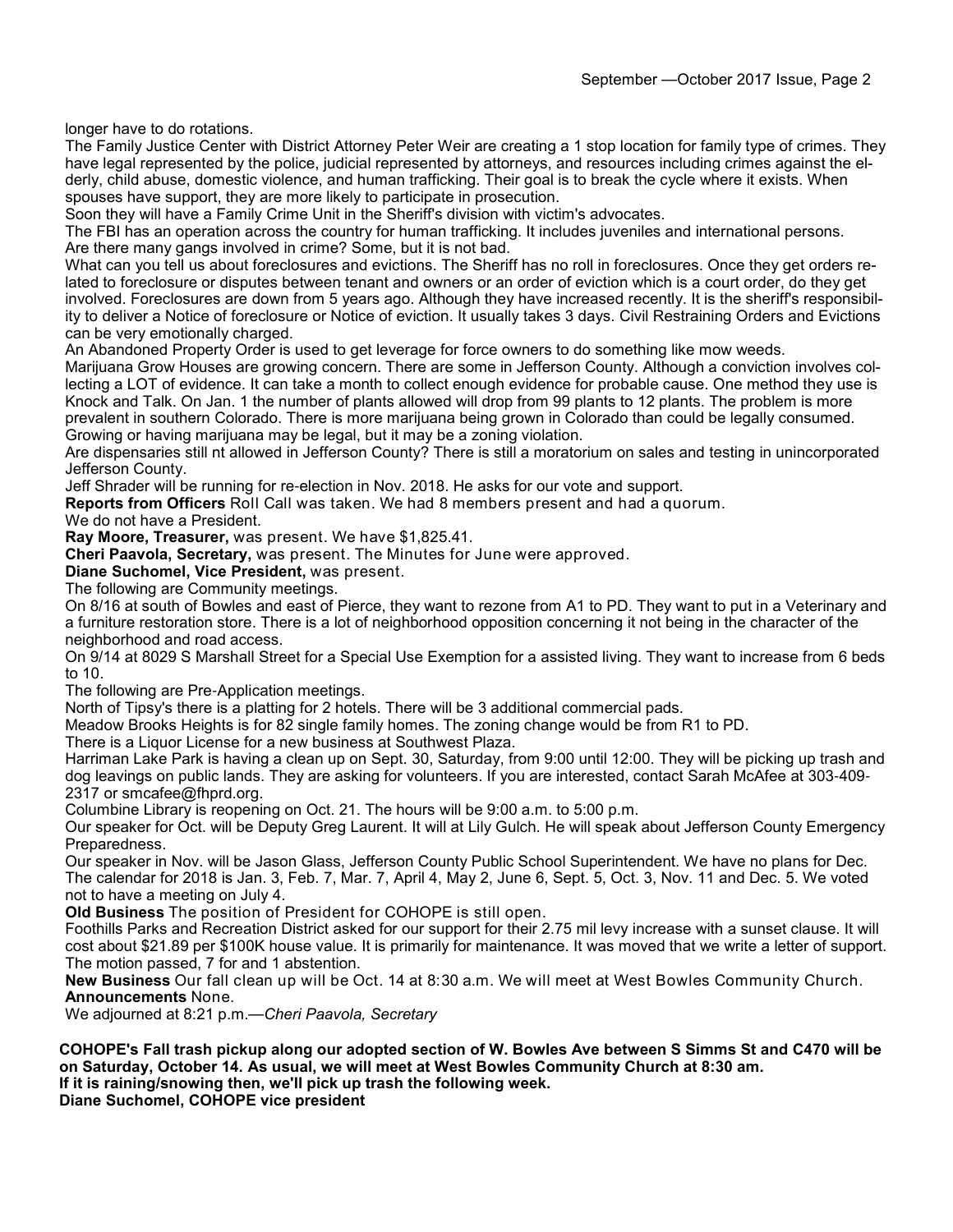## **THE BACKYARD**

### Columbine Hills News

**President's Corner** — planted zucchini for the first time this year, I have three cucumber plants for the first time and WOW – I never seen such long green things! The critters are eating my tomatoes before they even get ripe; I need to figure out a way to screen in my box. I can't hardly wait for carrots and onions to mature. That short burst of rain sure helped my grass too, but it's starting to turn yellow again; my sprinkler system just can't keep up with the dryness. AND those thistles that come up time after time. I've sprayed and pulled and can't keep ahead of them. I'd love to know how some of you do it.

Speaking of critters, there were a handful of visitors at our last board meeting. Many were there to complain about rats and raccoons. I guess we need more foxes. I've seen raccoons going in and out of chimneys – once they have had their kits and moved on, put a screen or a cap on top of your chimney, which should prevent them from coming back. I wish we didn't have rodents in our neighborhood – the only thing I can say is to trap 'em and move 'em if you have a soft heart, or trap 'em and dispose of them if you want a more permanent solution. I really don't think animal control would be a department that would be reliable on these issues.

I know a lot of us walk in the evenings. Do you have trouble walking on the sidewalks? Are you forced to move to the street at times? Yeah – me too. There are so many of us who have allowed plants to take over the sidewalk, or folks who park vehicles ON the sidewalk that's it's aggravating. The walks here are narrow as it is. How can we fix this?? The rude part of me would like to carry a notepad and leave cranky notes on people's door. Hey, I'm open to suggestions. My wife wants to carry clippers and just clear stuff out as we go. How about this . . . take care of your own property!! Be considerate to those who use the sidewalks. Be the kind of neighbor you wish you had.— *Randy Montgomery, CHCA president, rmontgomery@frcs.org*

**July Board Meeting July 15th 2017** Called to order at 9:07 am Officers present: Randy, Don, Pat and Jennifer. Board Members present: Kelly, Ralph and Ruth. Community Members present: Priscilla Wright, Chris Strobel Old Business: Membership Status: 340. Dumpster Day was a huge success – OVER 7 TONS OF DEBRIS/TRASH WAS REMOVED – Thank you to all who participated. 22 new members – Thanks to Lies Disposal.

New Business: Fall Festival - New Field Naming/Pie Eating/Face Painting/Pie Baking Contest/ September 23rd 2-4pm Face painting/Music/Firemen

Additional new business from members at large: Priscilla Wright and Chris Strobel asked for board's permission to rename one of the baseball fields after Mike Fray who was a long time volunteer. Jennifer Gerdes motioned for this to be passed. Ruth Severn 2nd the motion. It was a unanimous vote from the rest of the board to allow this. Thank you for bringing this to our board.

Jennifer is still working on getting the HOA docs together to have our HOA docs complete for all filings. There was a movement by Ralph to reimburse Jennifer for the costs and Randy 2nd the motion. Meeting adjourned at 10:39 a.m.

#### **Columbine Knolls Voice**

*From* **July 11th 2017 Board Meeting** Meeting called to order at 7:07 pm In Attendance: Lee Woodbury, Skip Wilcox, Steve Hantelman, Judy Alliprandine, Larry Wambsganss, Nathalie McClish, Birgit Whitelaw and Matt Hale Guests: 8 **Public Comments:** Two home owners made a presentation about a short term rental Air B&B home at 7004 South Kendall Court across the street from theirs which they believe to be a party house. Last weekend they had a wedding event. There were 21 cars parked for this event. The noise was extreme. The police were called three times. There is a short term exception for zoning which was not applied for. The home must have enough off street parking for an event. They believe this is a covenant violation. This is not in character for our neighborhood.

Home without a front yard what can be done? Birgit did talk to them last year about the dirt front yard.

**Committee Reports:** Membership – Skip reported we now have 323 members picking up 4 new members in the last month.

**Safety, Beautification, and Maintenance** Sheridan entrance needed some new plants. One of the tower metal tops came off at the Sheridan entrance. Matt ad Birgit will fix the metal top.

**Covenant Enforcement and Architectural Control** Working through corner violations and trailer violations we have received. We are looking to take action against the home owner who is now in contempt of court.

We have received PIPSA forms regarding fences and house painting.

**Special Events** July 4th Parade – thank you to all who helped out. We had a lot of fun. The fire department stopped by. August Pool Party on the 9th is our next HOA event.

**Treasurer's Report** Financials emailed prior to meeting to all board members. The Cleanup Day made \$275. **New Business** Steve talked about the possibility of having a swing band play at an HOA event.

Steve talked about a homeowner next to Marker Park having her tree damaged from the trash truck that picks up trash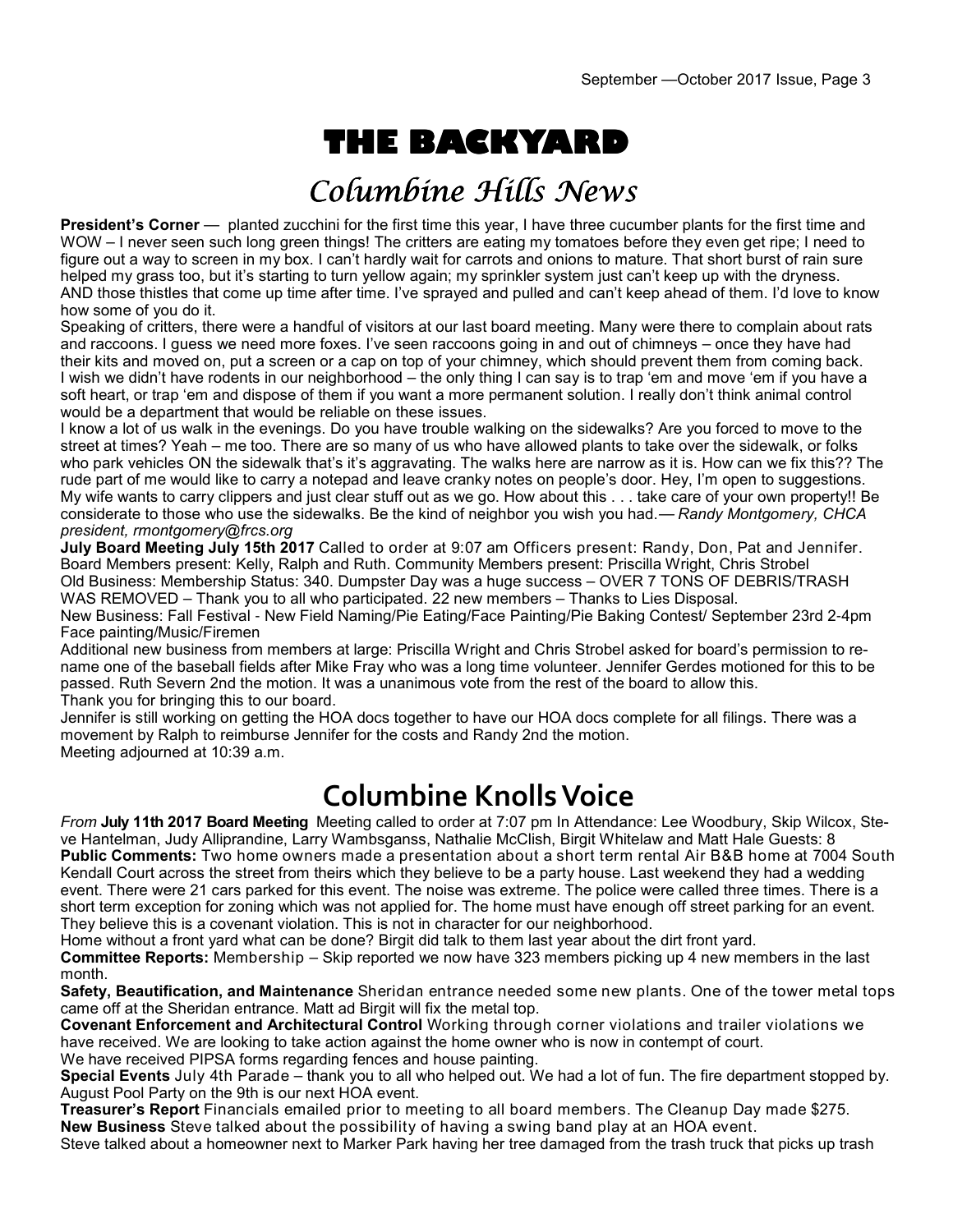for Marker Park and asked what could be done.

Executive Session begins at 7:48 pm Executive Session ends at 8:07 pm Skip motions to have our attorney take follow up action on the current covenant violation court case / Birgit seconds, all in favor Board meeting adjourns at 8:11

#### **Columbine Knolls South II REVIEW**

*From* **President's Corner** Fall will be here before we know it! Cooler temperatures and spectacular colors! Please keep in mind that as the mornings become a little crisper and the days slowly grow a little shorter the school children are starting back to school. Please be extra cautious as you drive through the neighborhood and watch out for children making their way to and from school.

As you have heard or seen the news that Colorado is known for its abundant wildlife, and animals inevitably find their way into our communities. While most people are fascinated or delighted when wildlife, such as a fox, raccoon or skunk, wander into their neighborhoods, these incidents can cause serious problems. Jefferson County Animal Control Officers are not authorized or trained to handle nuisance wildlife; however, there are many resources available, nonprofit and forprofit, to manage the situation. Animal control does not endorse any particular service or company and strongly recommends that consumers check references, licenses, insurance and bonding before hiring any company.

Colorado State Division of Wildlife: 303-291-7227; Urban Wildlife Rescue: 303-340-4911; Animal Damage Control: 303- 884-9100; Critter Control: 303-274-8837; Acorn Wildlife Control: 303-979-0900; Urban Wildlife Services: 303-588-1869; All American Wildlife Damage Specialist: 303-840-7743; A All Animal Control of Denver: 303-452-2113; EnviroCritter: 720-295-7378; AGD Varmint Control: 303-748-8879.

Also mark your calendars now for the CKSII Annual Holiday Hayride on Sunday December 3 beginning at 6 pm in the Coronado Parking lot. Hope to see you there! *Jennifer Blake, President CKSII HOA*

#### Columbine West Civic Association Newsletter

*From* **A Moment With The Board** The August 9th monthly meeting, which was our last meeting at the Columbine West Pool Pavilion, was attended by Officers/Board members and guests. The clouds and the rain stayed away until 8p and we then hustled to get the last bit of business wrapped up. Everyone took a look at their calendars and unanimously decided to continue and have the monthly meetings on the 2nd Wednesday of each month, 7p, located at Dutch Creek Elementary.

National Night Out was huge success with roughly 250 people in attendance. Our local Law Enforcement Unit, Cheezo, dropped by and mingled with the neighbors. The Littleton Fire Dept, Lucky 13, also came by for a short time to grab a hotdog and play some corn hole. We will hold back the results of the game to protect those involved. It is always a welcomed pleasure to have these community servants come by and chat with the neighbors. Plus the kids love to see the vehicles up close and personal when there is no danger involved. Many thanks to the Shiloh House community and Target, who spent their volunteer hours advertising for and sponsoring National Night Out. CWCA purchased the board games for the give-aways during the event. Thank you to all who dropped by and mingled with your fellow neighbors. Thanks also to the Cooper Family for stepping up to Chair the event.

The Board /Officers were approached by a new resident and asked if the association had ever thought about holding an informal get together, at a local establishment, and maybe have some one on one conversations with interested neighbors. Examples included maybe the Mirage or Roberts. The idea is still being looked into and the meeting place has yet to be decided, but everyone thought it was a great idea and the Board /Officers were willing to make time to join in and create some conversations. These informal gatherings could possibly bring in some new volunteers and creative ideas on events and such for the community too. We will keep you posted through the newsletter and/or Nextdoor.com. There was also a discussion and vote to eliminate the December monthly meeting, to give everyone a well deserved break and enjoy the holiday activities. This means that we will not have a Holiday Potluck, but will once again offer the Volunteer Appreciation Evening in January, after we ring in the New Year of 2018. If you have questions or any suggestion of ideas feel free to email CWCAtalk@gmail.com. Look forward to hearing from the community.

#### The Leawood Rapporter

*From* **Leawood Civic Association Minutes August 8, 2017** Board Members Present: Paul O'Connor, Richard White, Rhonda Eveleth, Nancy Bock, Chip and Angela Langowski and Debby Baker.

Treasurer's Report – Richard presented the Treasurer's Report which included LCA current account balances, payments received and bills paid.

Leawood Annual Picnic, August 26th – Board discussed details to be sure that all things were already taken care of or are assigned. No one has contacted Board Members to offer their assistance with the picnic.

LCA Post Office Box – Debby will write up the Board Resolution stating which Board Members will hold the keys to the box and which Board Members can access the box. Board Members will sign the Resolution and Richard will take the Resolution to the Post Office. Hopefully this will resolve the issue with the Post Office and allow access to the box again.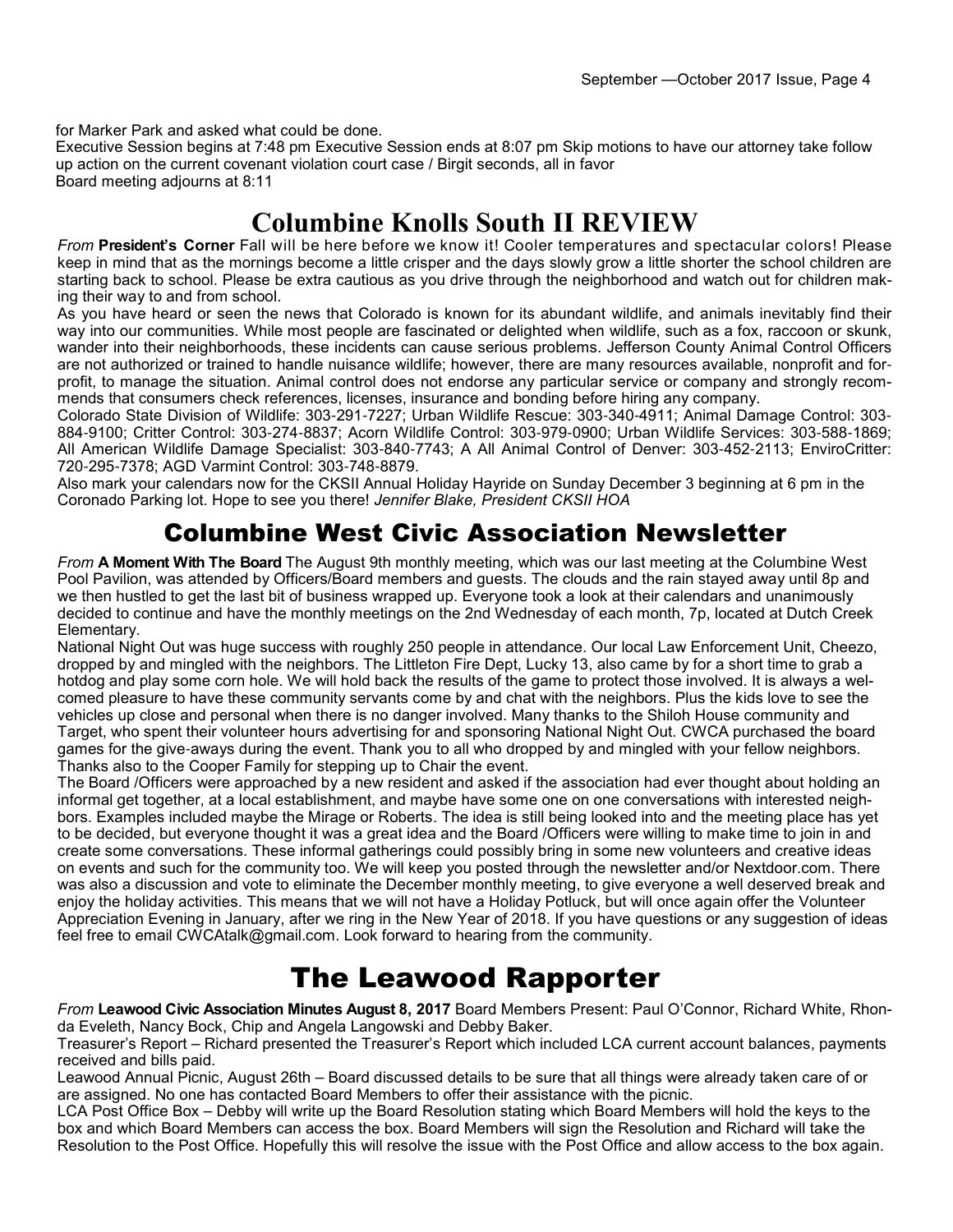September Garage Sale – The Board agreed to the request by Kevin Ashton to cancel this years' fall garage sale. The resident participation has been low in the past few years. The Board will discuss in January whether to limit the garage sale to one per year.

*From* **Leawood Metropolitan Recreation and Park District Minutes August 15, 2017** The meeting was called to order at 6:38 PM at Leawood Park by President Kyle Sargent. Members present were: Directors Donna Snyder/Treasurer, Debby Baker/Special Projects, Jennifer Dawe, Linda Smith/Secretary VP and Dave Padilla, Parks Manager.

**Public Comment/Correspondence** - Linda had a call from a realtor asking about the walkway between houses off Caley. He wanted to know if the potential buyers could put up a privacy fence in place of the chain link fence. Linda stated the walk area was something the developer did many years ago and is not a part of park property. Research has been done several times and no one can find who it belongs to. We do know it is a Denver Water easement. Dave was questioned by a resident living near Raccoon Park as to why the landscapers did not edge the walks at Raccoon Park. Dave explained that Raccoon Park is a nature park and is to have a more natural atmosphere. That is why Raccoon Hollar isn't trimmed like Weaver and Leawood parks.

**Treasurer's Report** – The Treasurer's Report was presented by Donna. Most of our property tax revenue has been received and we continue to receive ownership tax revenue. Invoices for the month include: Weston for landscaping services, United Site Services (port-a-potties), Denver Water (big one this month!), Waste Management, Xcel, our share of Rapporter expenses, reimbursement to Kyle for District internet service, doggie bag vendor, Rich Alarcon for some trimming and trash removal, Dave's invoice and reimbursement to petty cash. Debby moved the Treasurer's report be received and bills paid. Jennifer seconded and the motion passed unanimously.

**Parks Manager Report** – Dave reported he met with three companies for pricing to have the weeds/alfalfa sprayed. Swingle was chosen and spraying will take place in a week or so. Native grass will be cut again in the next two weeks. Dave had Rich trim bushes, pull weeds and mulch in most areas of the parks, including Leawood. Growth took off after the recent rains. Irrigation tests were performed and repairs were made as needed. Dave trimmed a number of Russian Olive trees that had new growth sprouting out in Weaver Park. Straps, wires and wrapping on the trees on Weaver Park parkway were removed. Doggie bag holders were inspected and refilled as needed.

**New Business –** Front Range Christian School Lease request for soccer field use - The Board approved the fee for use of Weaver Park soccer field for two practices a week between August 15 and October 10 - no games. Kyle is waiting for confirmation they will be using it.

GOCO Grant - Linda attended a Great Outdoors Colorado grant writing seminar. We are considering applying for a grant for new playground equipment at Weaver Park, master planning for our parks or new irrigation. This is a statewide grant program with 6 million dollars available. Grants are due November 2.

**Old Business** -. 2017 Projects - A revised playground at Weaver Park is on the table for discussion. We need to talk to vendors, have focus group meetings for type of upgrades considered and come up with a budget for the grant and our funds. Contact Linda or Kyle (leave a message if we do not answer the phone) if you are interested in the focus group. The meeting was adjourned 7:45 p.m.—*Linda T. Smith, Director, Vice President and Secretary*

#### Woodbourne

*From* **Notes From the Annual Homeowners Meeting** The August Board meeting was held on August 30, 2017. The meeting was delayed twice, due to several conflicts including the start of the new school year. Because of the late meeting, we were unable to provide specifics from the meeting in this newsletter. We will run a summary of the important issues from both the September and October meetings in the October newsletter.

Please note that in the off-season, clubhouse reservations do not extend to the pool area. While there may be many nice days coming up, all events need to remain in the clubhouse or at the front of the clubhouse.

We have an opening for a volunteer on our ACC committee. The committee usually has three members and we just had one leave due to personal commitments.

The committee business is conducted entirely by email and it is a critical service to our neighborhood. If you are interested, please contact Sommer Wall at Woodbourne.2013s@hotmail.com or Litha Spies at lspies@msihoa.com, or myself at james\_m@woodbournehoa.org.—*James Meyer, President*

# Williamsburg II

Many thanks to the HOA board for all their hard work in putting together the movie night in the park and neighborhood BBQ. There was music, fun, a friendly gathering of neighbors and a wonderful outdoor movie that was enjoyed by all. Our HOA board had delicious BBQ and treats for all who came! This is just one of many wonderful events put on by your voluntary HOA board. If you are interested in being involved, won't you consider joining in on the HOA meetings just one night a month? A small group works hard to keep fun events like the neighborhood movie night, sleigh ride, neighborhood clean up and the Easter Egg Hunt a unique and fun part of living in our fabulous Williamsburg 2 community. Any new ideas and volunteers are appreciated.